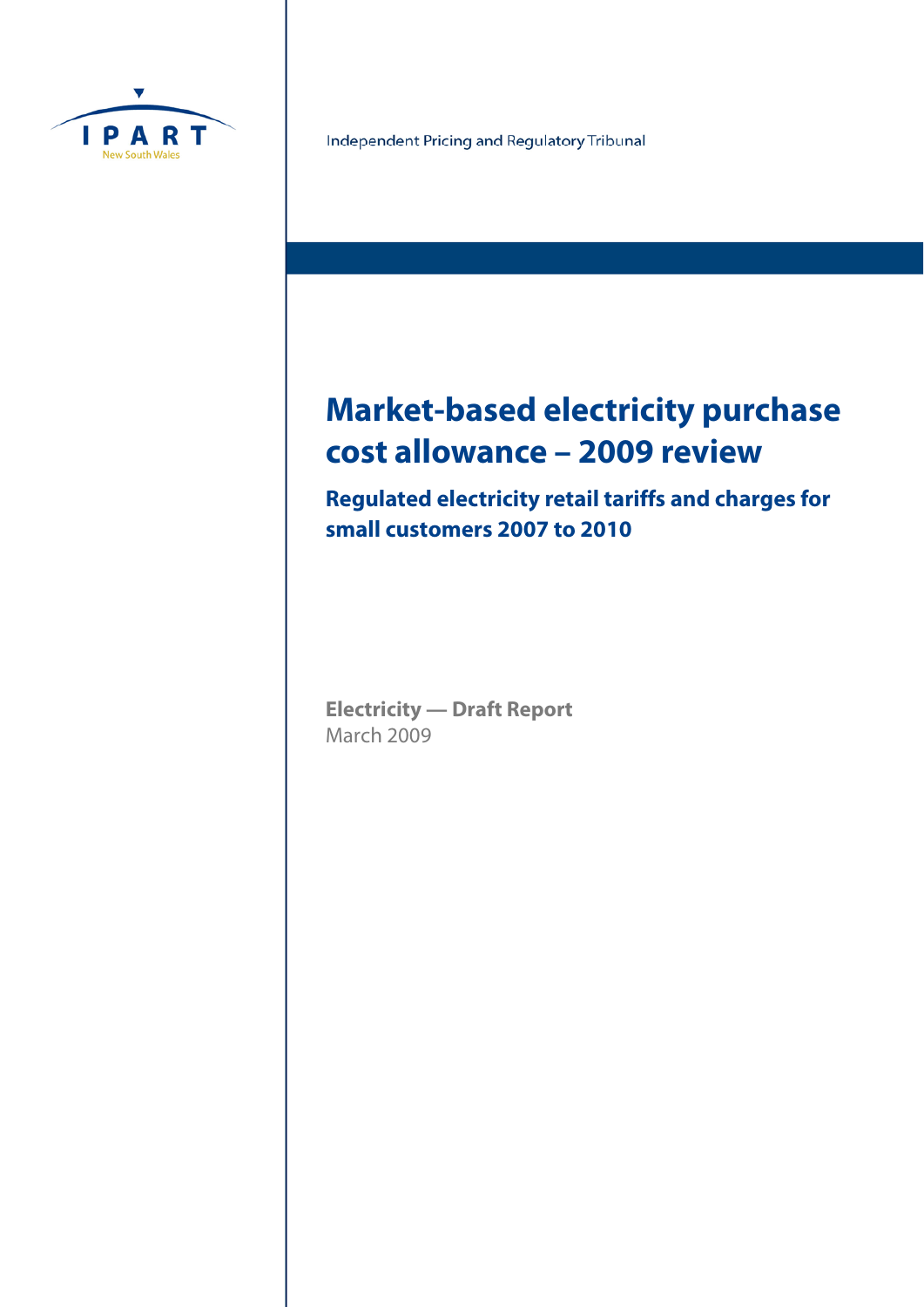© Independent Pricing and Regulatory Tribunal of New South Wales 2009

This work is copyright. The *Copyright Act 1968* permits fair dealing for study, research, news reporting, criticism and review. Selected passages, tables or diagrams may be reproduced for such purposes provided acknowledgement of the source is included.

ISBN 978-1-921328-79-4

The Tribunal members for this review are:

Dr Michael Keating, AC, Chairman

Mr James Cox, Chief Executive Officer and Full Time Member

Ms Sibylle Krieger, Part Time Member

Inquiries regarding this document should be directed to a staff member:

| Anna Brakey  | $(02)$ 9290 8438 |
|--------------|------------------|
| Fiona Towers | $(02)$ 9290 8420 |

Independent Pricing and Regulatory Tribunal of New South Wales PO Box Q290, QVB Post Office NSW 1230 Level 8, 1 Market Street, Sydney NSW 2000 T (02) 9290 8400 F (02) 9290 2061 www.ipart.nsw.gov.au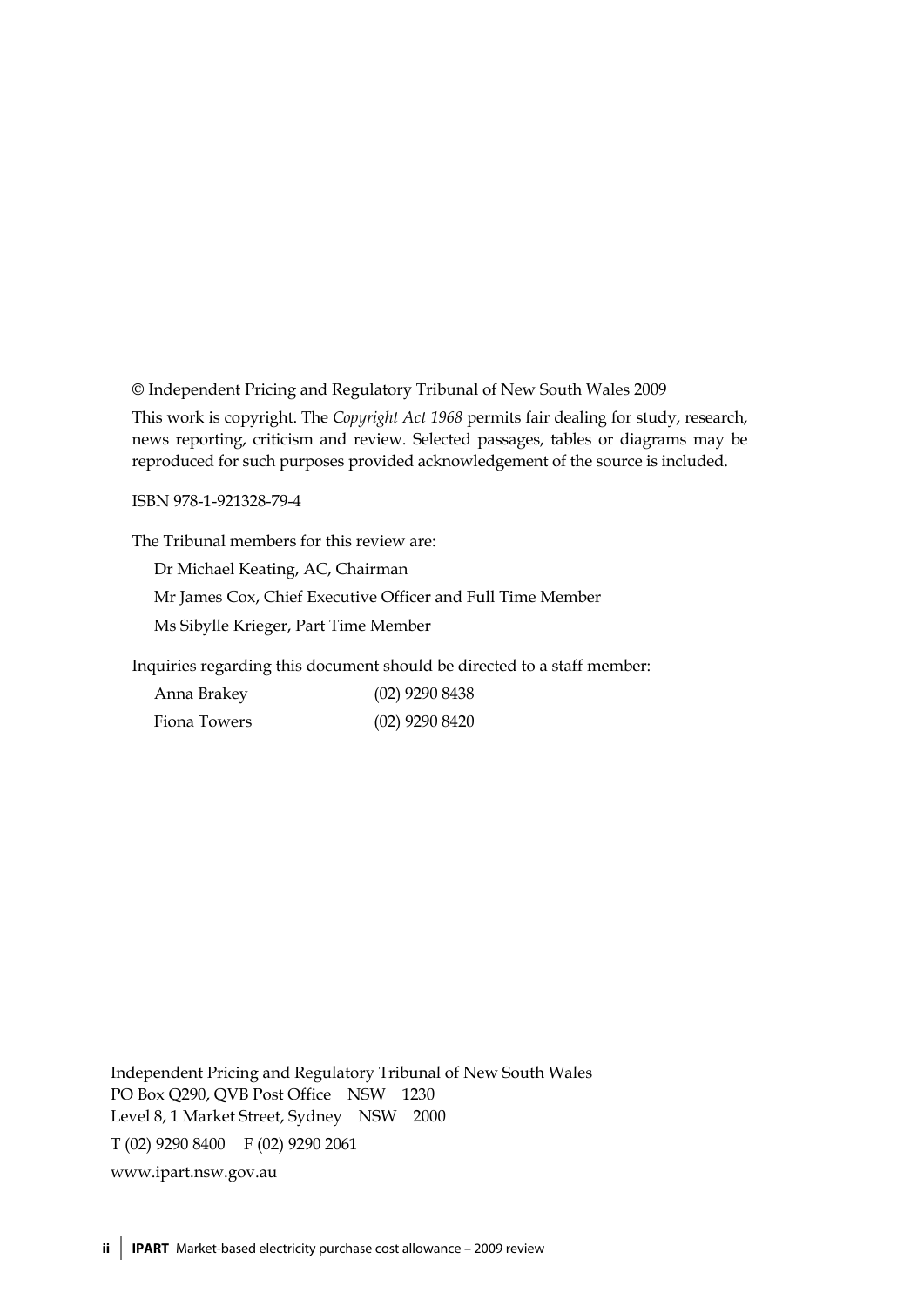### **Invitation for submissions**

IPART invites written comment on this document and encourages all interested parties to provide submissions addressing the matters discussed.

#### **Submissions are due by 14 April 2009.**

We would prefer to receive them by email <ipart@ipart.nsw.gov.au>.

You can also send comments by fax to (02) 9290 2061, or by mail to:

Review of market-based electricity purchase cost allowance Independent Pricing and Regulatory Tribunal PO Box Q290 QVB Post Office NSW 1230

Our normal practice is to make submissions publicly available on our website <www.ipart.nsw.gov.au>. If you wish to view copies of submissions but do not have access to the website, you can make alternative arrangements by telephoning one of the staff members listed on the previous page.

We may choose not to publish a submission—for example, if it contains confidential or commercially sensitive information. If your submission contains information that you do not wish to be publicly disclosed, please indicate this clearly at the time of making the submission. IPART will then make every effort to protect that information, but it could be subject to appeal under freedom of information legislation.

If you would like further information on making a submission, IPART's submission policy is available on our website.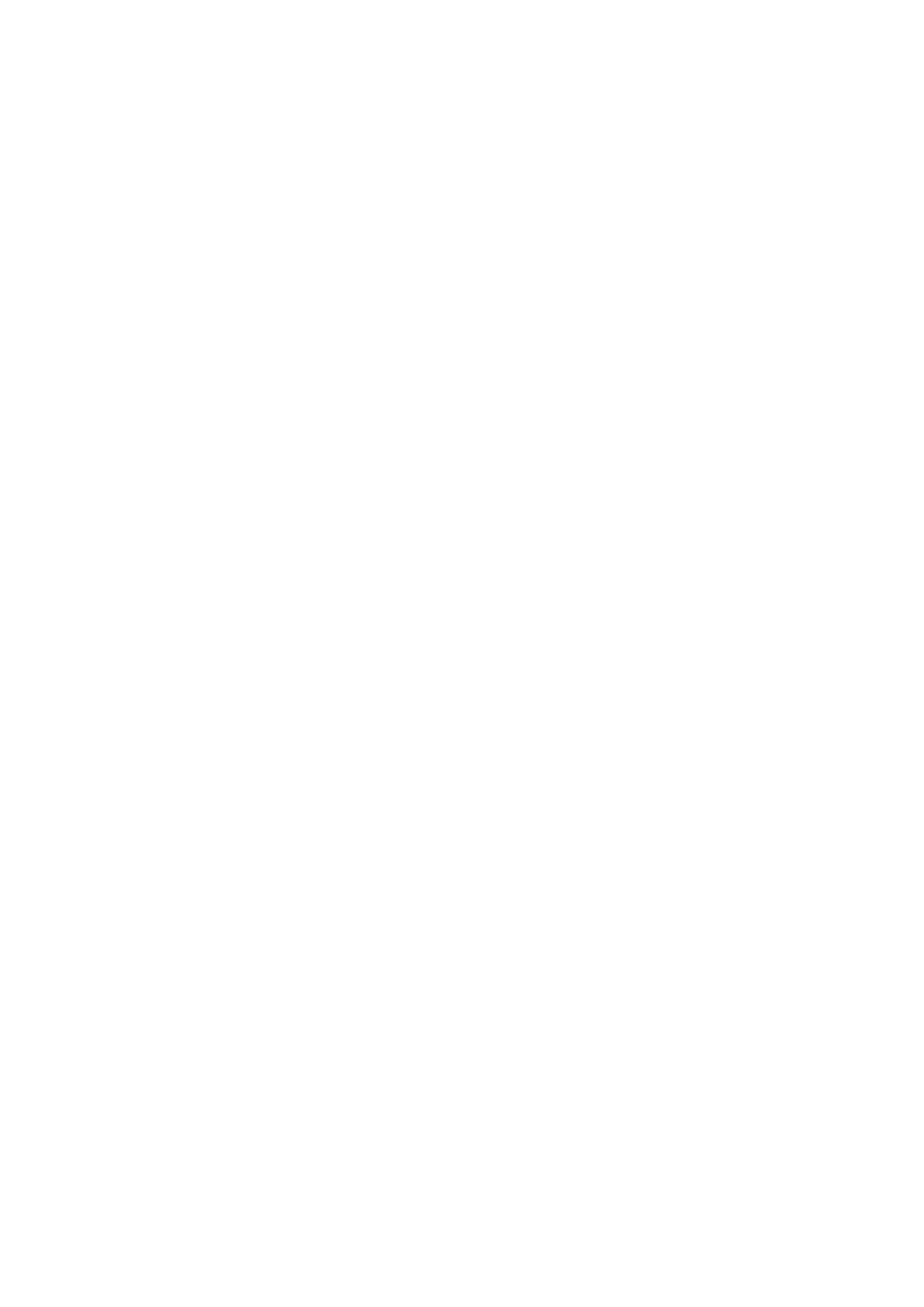# **Contents**

|              |               | <b>Invitation for submissions</b>                                                               | iii |
|--------------|---------------|-------------------------------------------------------------------------------------------------|-----|
| 1            |               | <b>Overview</b>                                                                                 | 1   |
| $\mathbf{2}$ |               | <b>Background and process</b>                                                                   | 3   |
|              | 2.1           | 2007 determination                                                                              | 3   |
|              | $2.2^{\circ}$ | Process for 2009 review of market-based electricity purchase costs                              | 6   |
| 3            |               | 2009 review of market-based electricity purchase cost allowance                                 | 7   |
|              | 3.1           | Expert report                                                                                   | 7   |
|              | 3.2           | IPART's 2009 draft decision on market-based electricity purchase cost<br>allowances for 2009/10 | 8   |
|              | 3.3           | Estimated average price increases for regulated customers on 1 July 2009                        | 10  |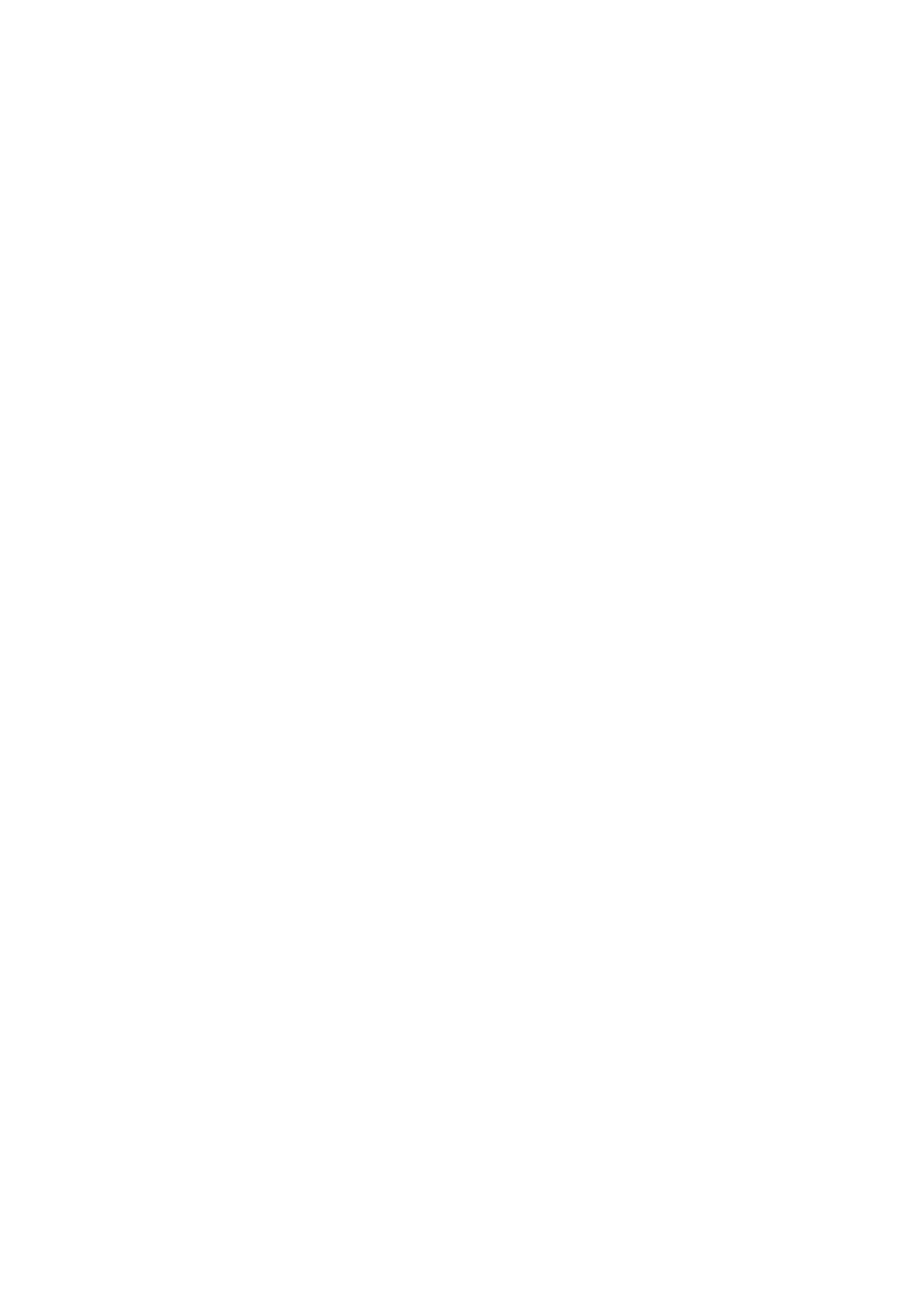## **1 Overview**

 $\overline{a}$ 

The Independent Pricing and Regulatory Tribunal of NSW (IPART) is responsible for setting the regulated retail electricity tariffs charged by the Standard Retailers in NSW – Country Energy, EnergyAustralia and Integral Energy – to small retail customers on standard form customer contracts.1

For a household or small business, the retail electricity bill comprises of around 45 per cent network charges, 40 per cent wholesale energy charges and 15 per cent retail costs and margin.

On 14 June 2007, IPART released its determination on regulated electricity retail tariffs and charges for small customers 2007 to 2010 (the 2007 determination). IPART included an annual review of the market-based electricity purchase cost allowance (the review), to factor into the determination material step-changes in this allowance, if required. The annual review will be a mechanical review in the sense that it will not involve any policy decisions and will apply the pre-determined methodology that is set out in the 2007 determination.

IPART's draft decision is that the market-based electricity purchase cost allowance has exceeded the allowance provided for in the 2007 determination by 14, 15 and 16 per cent for EnergyAustralia, Integral Energy and Country Energy, respectively. This exceeds the 10 per cent threshold set out in the determination and, therefore, requires IPART to revise the allowance included in the retail prices from 1 July 2009.

In deciding that the market-based electricity purchase cost allowance has exceeded those set out in the 2007 determination by more than 10 per cent, IPART considered expert advice from Frontier Economics. This advice is available on IPART's website. In particular, IPART considered:

- market uncertainty arising from the policies of governments, including greenhouse policies and ETEF2
- market uncertainty arising from the impact of the drought on generation capacity and output
- $\bullet$  the impact of these uncertainties on contracting behaviour, and
- updated demand and supply forecasts and ownership changes within the generation market.

<sup>1</sup> Customers consuming less than 160 MWh per annum of electricity can be supplied under a standard form customer contract and, therefore, be subject to a regulated tariff or can enter into a negotiated contract.

<sup>2</sup> On 20 February 2009, the NSW Treasurer in consultation with the NSW Minister for Energy amended the ETEF payment rules. The amended Payment Rules provide that up to and including 26 September 2009 one hundred per cent of the standard retail suppliers' regulated load will remain subject to the Electricity Tariff Equalisation Fund. From 27 September 2009, forty per cent of the regulated load will be subject to the Fund. The 20 February announcement stated that at that time no decision had been taken to alter the timing of future stages of the phase out of the ETEF. This means that by 30 June 2010, ETEF is scheduled to cease to exist.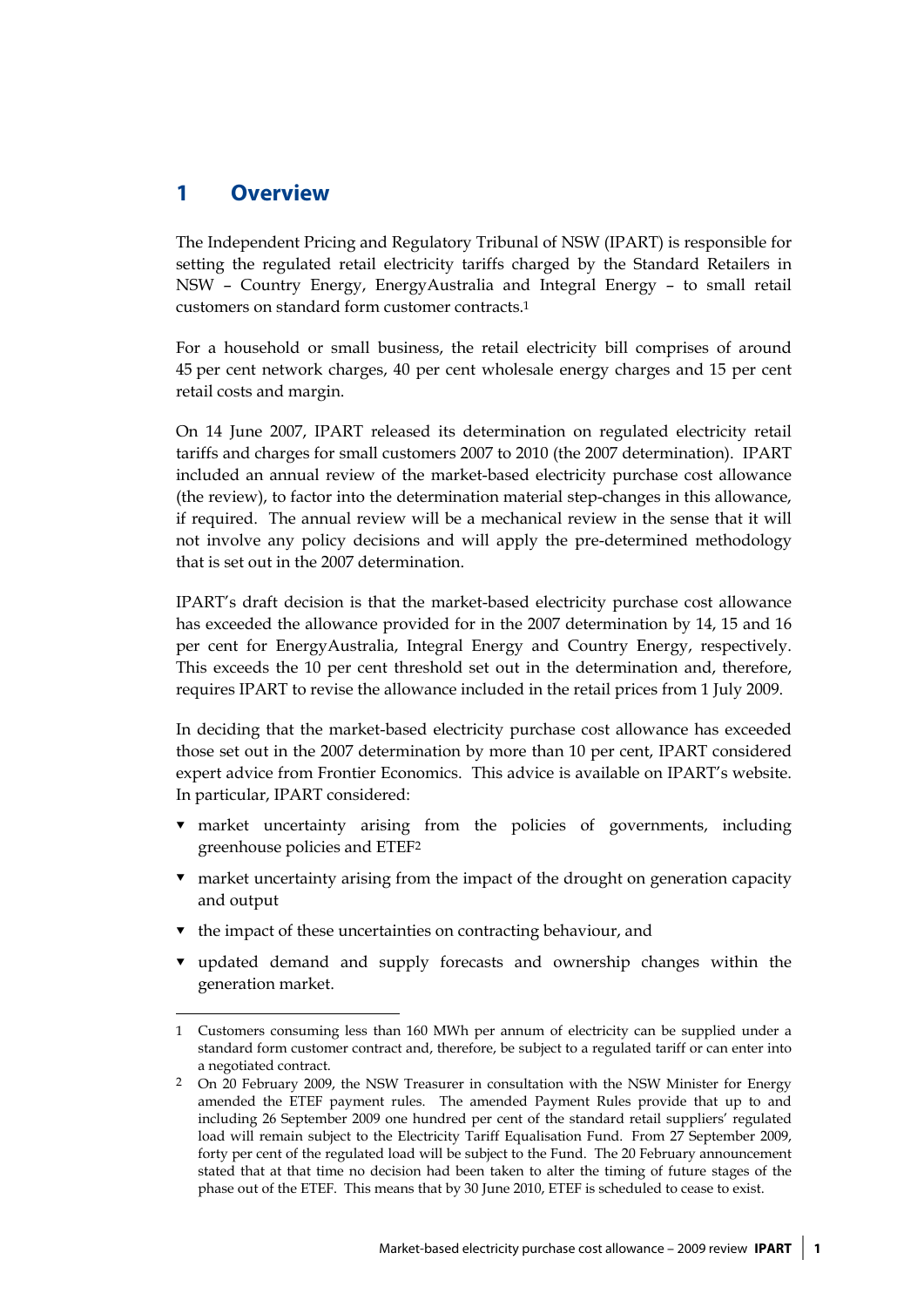At the time of its 2007 determination IPART decided to base its decision on expert advice rather than publicly available information on future electricity wholesale prices, such as that provided by d-cypha. This is because, at the time, trading in future contracts was a relatively small proportion of physical demand and there were doubts about whether d-cypha indexes adequately represented electricity wholesale prices. Since then trading in electricity future contracts has expanded considerably and d-cypha indexes are more likely to be representative of future electricity wholesale prices. However, to be consistent with the methodology established in 2007, IPART has based its decision on advice from its expert, Frontier Economics. Frontier Economics' report which is available on IPART's website, includes comparisons between its conclusion regarding future electricity wholesale prices and d-cypha data.

As a result of the increase in the electricity purchase cost allowance alone, retail prices will increase by 6 per cent for EnergyAustralia and Integral Energy and 5 per cent for Country Energy. Network prices, which comprise around 45 per cent of the total retail bill, are likely to substantially increase as a result of the Australian Energy Regulator's (AER's) 2009-2014 distribution and transmission price determinations. In its draft distribution determination, the AER indicated distribution price increases of 24.3 per cent, 15.4 and 19.7 per cent for EnergyAustralia, Integral Energy and Country Energy, respectively for 2009/10. The AER will provide a final decision by the end of April 2009.

In addition to both the network increases and wholesale price increases, retail electricity prices will need to increase because the price increases under IPART's 2007 retail price determination are being phased in. The contributions of each of the three sources to price increases to the change in the electricity prices is shown in Table 1.1.

|                                                                                    | <b>EnergyAustralia</b> | <b>Integral Energy</b> | Country<br><b>Energy</b> |
|------------------------------------------------------------------------------------|------------------------|------------------------|--------------------------|
| Network price increases                                                            | 12.6                   | 9.5                    | 12.7                     |
| Price increases due to transitioning in<br>2007 determination                      | 2.9                    | 3.5                    | 0.9                      |
| Impact of increased market based<br>electricity cost allowance from 2009<br>review | 6.0                    | 5.9                    | 4.9                      |
| Total percentage increase                                                          | 21.5                   | 18.9                   | 18.5                     |

**Table 1.1 Possible increase in typical bills for customers on regulated retail electricity tariffs after allowing for inflation, 1 July 2009 (%)** 

**Note:** Assumes typical annual usage without controlled load consumption of 5600kWh.

These increases do not include the increase in the NSW Climate Change Fund Levy or the Clean Coal Fund Levy announced in the 2008 NSW Mini-budget.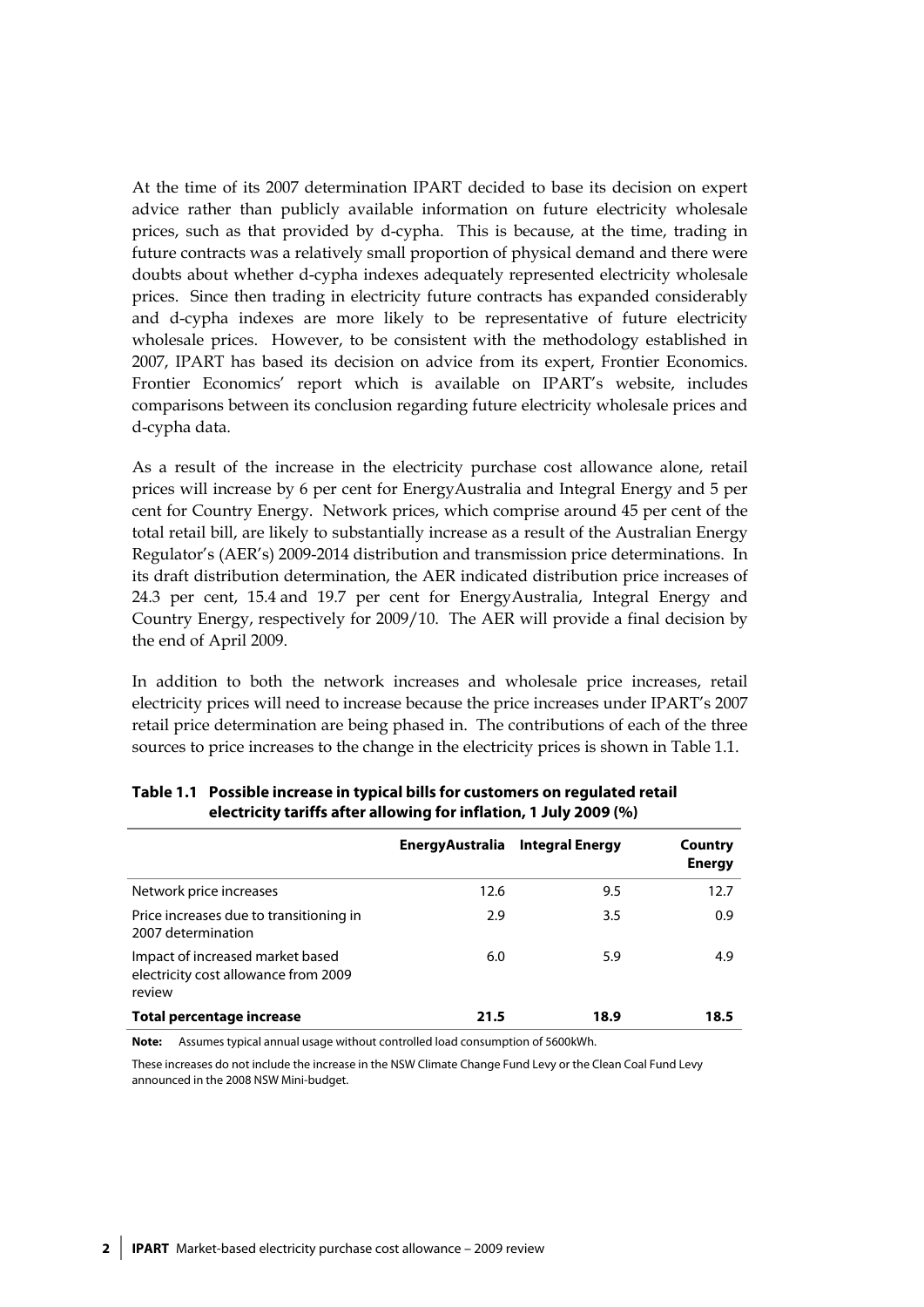These price increases are substantial and have the potential to significantly impact on all households, especially low income households. IPART notes that the NSW Government's Energy Reform Strategy3 sets out a range of consumer protection measures, including:

- $\bullet$  Increasing the pensioner rebates
- Extending energy rebates to include recipients of carers allowances, sickness allowances and special benefits
- ▼ Funding to establish a customer assistance policy and
- **v** Increased funding for the Energy Accounts Payment Assistance (EAPA) Scheme.

# **2 Background and process**

### **2.1 2007 determination**

In June 2007, IPART released its determination on regulated electricity retail tariffs and charges for small customers from 2007 to 2010.4 In undertaking its review and making its determination, IPART was guided by the terms of reference provided by the Minister for Energy. These terms of reference required IPART to, among other things:

- Assess the costs of a hypothetical retailer, including the electricity purchase costs for the regulated load in each Standard Retailer's supply district, and the retail costs and retail margin for a mass market new entrant.
- Recognise retailers' hedging, risk management and transaction costs, particularly given that the ETEF5 will be phased out during the determination period.

For 2010, IPART set R values (in \$2006/07) that reflect the following factors:

- The market-based electricity purchase costs, based on the Frontier Economics' conservative point estimate for each business.
- The volatility allowance.

 $\overline{a}$ 

- $\bullet$  Costs associated with greenhouse reduction and renewable energy requirements.
- Retail operating costs (including customer acquisition costs) and retail margin.

<sup>3</sup> New South Wales Government, *New South Wales Energy Reform Strategy, Defining an Industry Framework*, March 2009, p 4.

<sup>4</sup> IPART, *Promoting retail competition and investment in the NSW electricity industry, Regulated electricity retail tariffs and charges for small customers 2007 to 2010 – Final Report and Final Determination*, June 2007.

<sup>5</sup> ETEF is the Electricity Tariff Equalisation Fund, put in place by the NSW Government. Standard Retailers contributed to and/or withdraw from the fund based on differences between the actual price they pay for electricity and the cost of electricity assumed in setting regulated retail tariffs.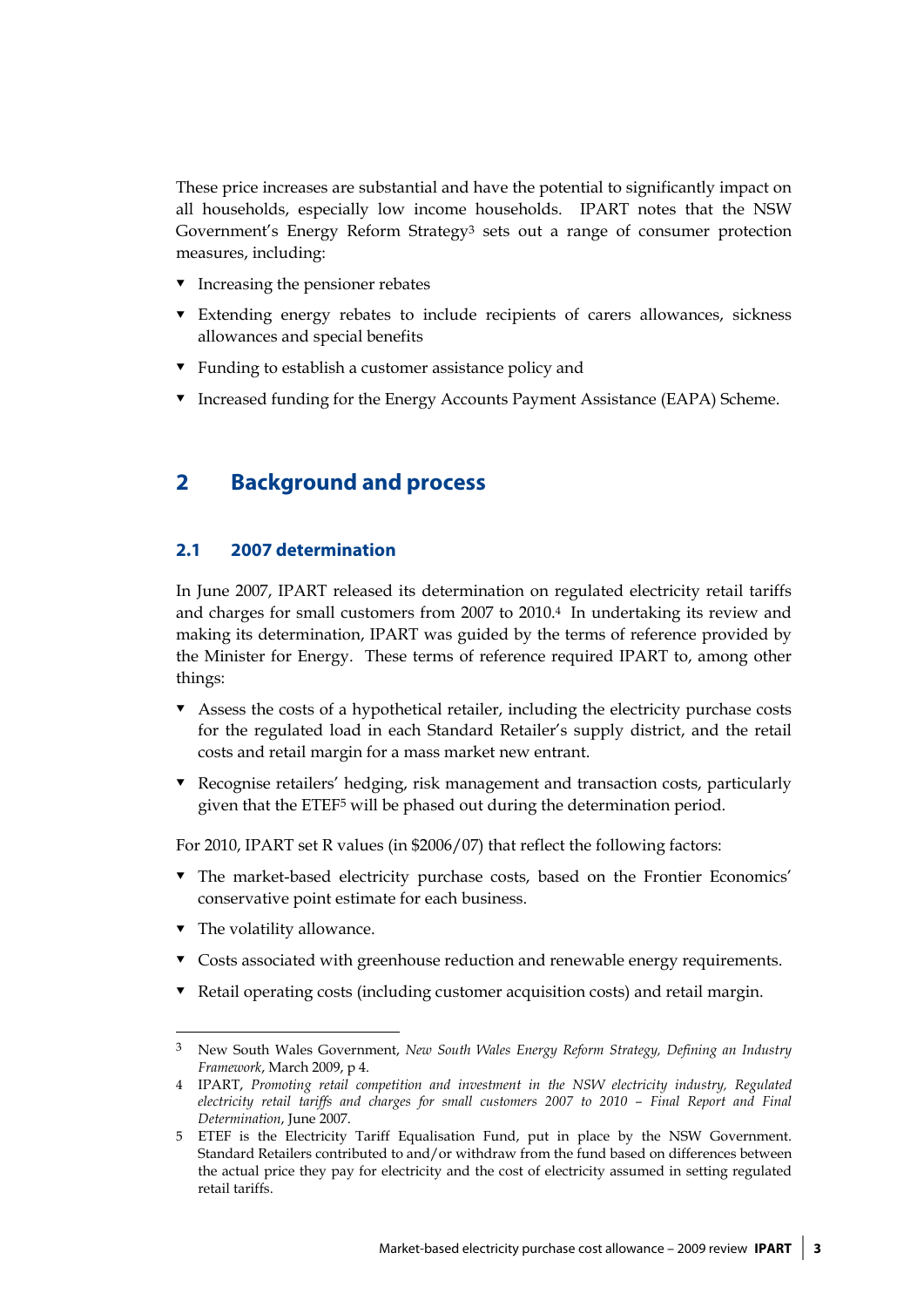- $\nabla$  NEM fees.
- **v** Energy losses.

IPART decided to set the R values for 2007/08 and 2008/09 to reflect a transition to the calculated hypothetical retailer costs in 2009/10.

### **2.1.1 Electricity purchase cost allowance**

IPART engaged Frontier Economics to provide expert advice on the electricity purchase cost allowance included in its determination by specifically addressing the relevant matters set out in the terms of reference. Frontier Economics provided advice to IPART on:

- The long-run marginal cost of electricity generation.
- Market-based electricity purchase costs, based on analysis of the efficient mix of electricity purchasing instruments for each level of risk, derived using its proprietorial portfolio optimisation models (STRIKE). The results of this analysis formed an efficient frontier with the expected cost of the electricity portfolio on the vertical axis and the associated risk on the horizontal axis. Frontier Economics identified two points on each frontier – a conservative point, representing the lowest risk, highest cost point on the frontier, and an elbow point, representing a lower cost but higher risk portfolio.

In its determination IPART adopted Frontier Economics' conservative point estimate of the market-based electricity purchase costs for calculating the R values.

Around the time that IPART released its draft report in April 2007 there were substantial increases in reported spot and contract wholesale electricity prices. These increases highlighted the relationship between critical inputs (such as water), plant availability and the market price of electricity.

IPART determined the market-based cost of electricity purchases, as set out in Table 2.1 and addressed the risk of a step-change in future wholesale electricity prices by conducting the annual reviews of this cost allowance prior to the roll-off of ETEF.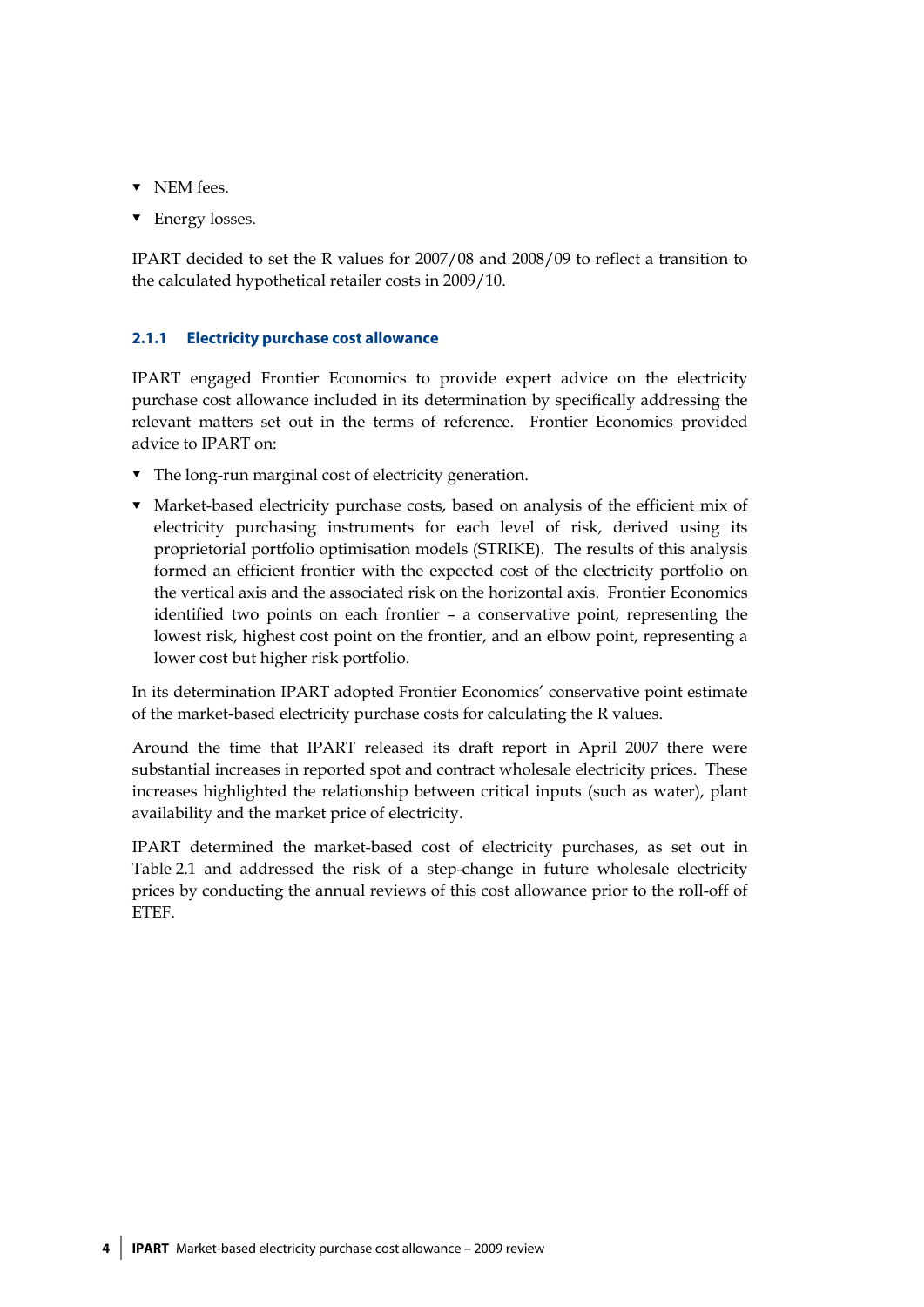| <b>Description</b>     | 2009/10 |
|------------------------|---------|
| <b>Country Energy</b>  |         |
| Peak                   | 64.0    |
| Shoulder               | 70.2    |
| Off-peak               | 30.5    |
| All periods            | 47.5    |
| <b>EnergyAustralia</b> |         |
| Peak                   | 98.9    |
| Shoulder               | 49.7    |
| Off-peak               | 32.7    |
| All periods            | 54.1    |
| <b>Integral Energy</b> |         |
| Peak                   | 107.6   |
| Shoulder               | 49.0    |
| Off-peak               | 34.7    |
| All periods            | 56.7    |

### **Table 2.1 IPART's 2007 market-based cost of electricity purchase – Conservative point by time-of-use (\$2009/10 /MWh)**

Source: IPART, Promoting retail competition and investment in the NSW electricity industry, Regulated electricity retail tariffs and charges for small customers 2007 to 2010, Electricity – Final Report and Final Determination, June 2007, p 84, adjusted for (actual and forecast) inflation.

### **2.1.2 The annual review of market-based electricity purchase cost allowance and R values**

After considering submissions to the draft determination and the supplementary advice provided by Frontier Economics, IPART decided to include annual price reviews of the market-based electricity purchase cost component. IPART's intention was to provide for updated information on electricity purchase cost allowances to be incorporated into the prices as if it was known at the time of making the 2007 determination. Therefore, IPART limited the extent of these reviews, stating in its report:

- The review will examine the market-based electricity purchase cost allowance only – it will NOT consider long-run marginal cost of electricity generation, the volatility allowance, green energy costs, NEM fees, retail operating costs, customer acquisition costs or the retail margin.
- IPART will engage an expert to advise it on the appropriate future market-based electricity purchase cost allowance. It decided due to the relatively small amount of trade captured by d-cypha at the time of making the 2007 determination that IPART would not rely on that information, but would engage an expert to provide advice.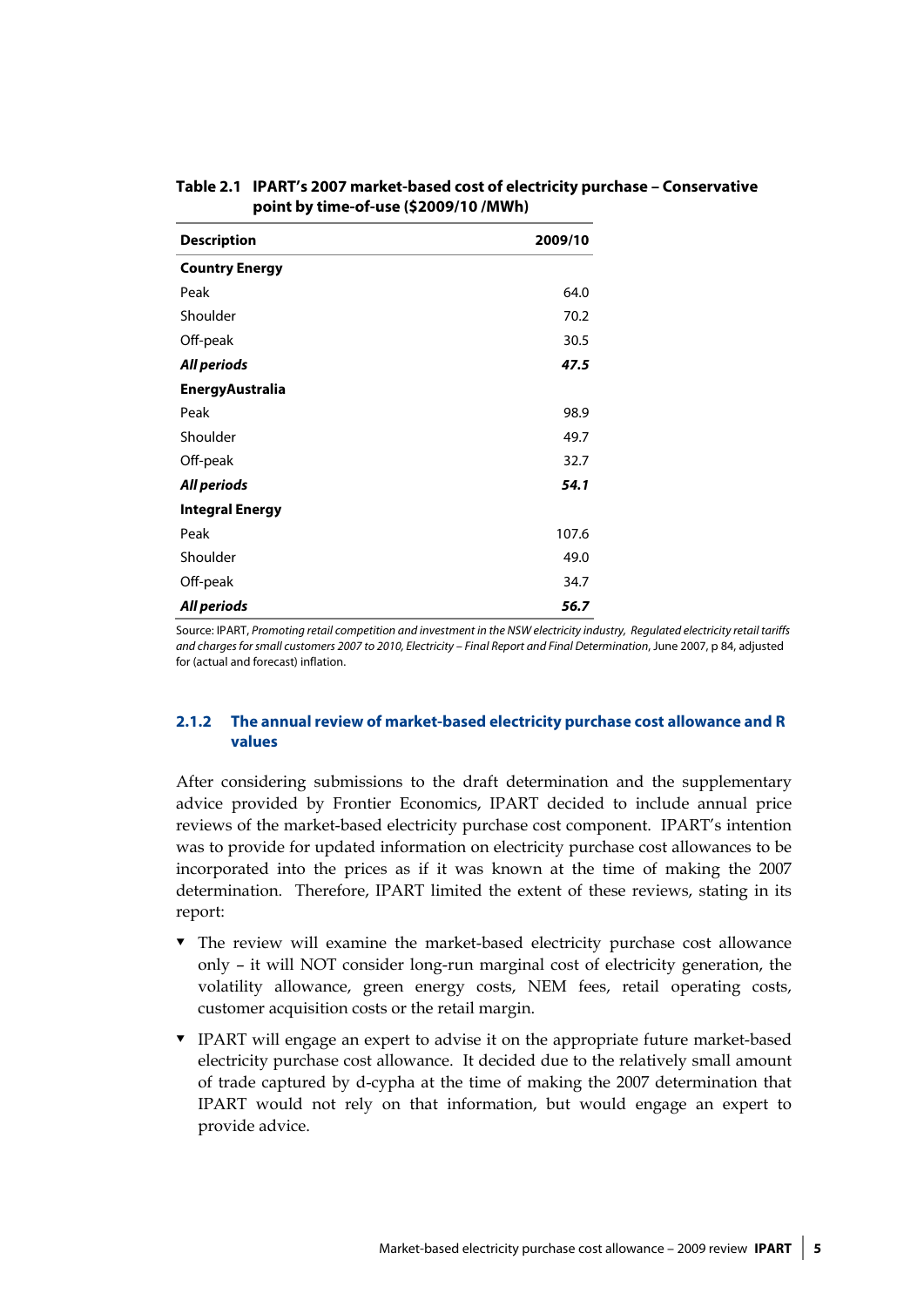- IPART will adopt a conservative approach to estimating the market-based electricity purchase cost and focus on changes to the spot and contract prices for electricity.
- IPART will use the same load profiles as it used in the 2007 determination it will not update the load profiles.
- These reviews will commence by 1 March 2008 and 1 March 2009. IPART will release a draft report and consult with stakeholders prior to issuing its final decision by 20 May in each year.

If, in any year, the market-based electricity purchase cost allowance is at least 10 per cent higher or lower than IPART's determined market-based electricity purchase cost allowance, then IPART will reconsider the transition path (to 2010 prices) and recalculate the R values.6 In doing so, it will consider:

- $\bullet$  the revised market-based electricity purchase cost allowance and
- $\bullet$  the transitioning of the tariffs to full cost reflectivity by 2009/10.

This review is a forward-looking review and does not look at the actual costs of hedging incurred by the Standard Retailers.

### **2.2 Process for 2009 review of market-based electricity purchase costs**

IPART has engaged Frontier Economics to prepare a report outlining its expert opinion of the market-based electricity purchase cost allowance for 2009/10, which is available on the IPART website.

Submissions on this draft report are due on 14 April 2009.

| Date          | Event                                                        |
|---------------|--------------------------------------------------------------|
| 12 March 2009 | Consultants reports and Tribunal draft decision released     |
| 19 March 2009 | Stakeholder information session on consultant's draft report |
| 14 April 2009 | Submissions due                                              |
| 20 May 2009   | Release final decision                                       |

**Table 2.2 Process for 2009 review of market based electricity purchase costs** 

<u>.</u>

<sup>6</sup> The R values are set out in sections 7.3 and 7.4 of the 2007 determination.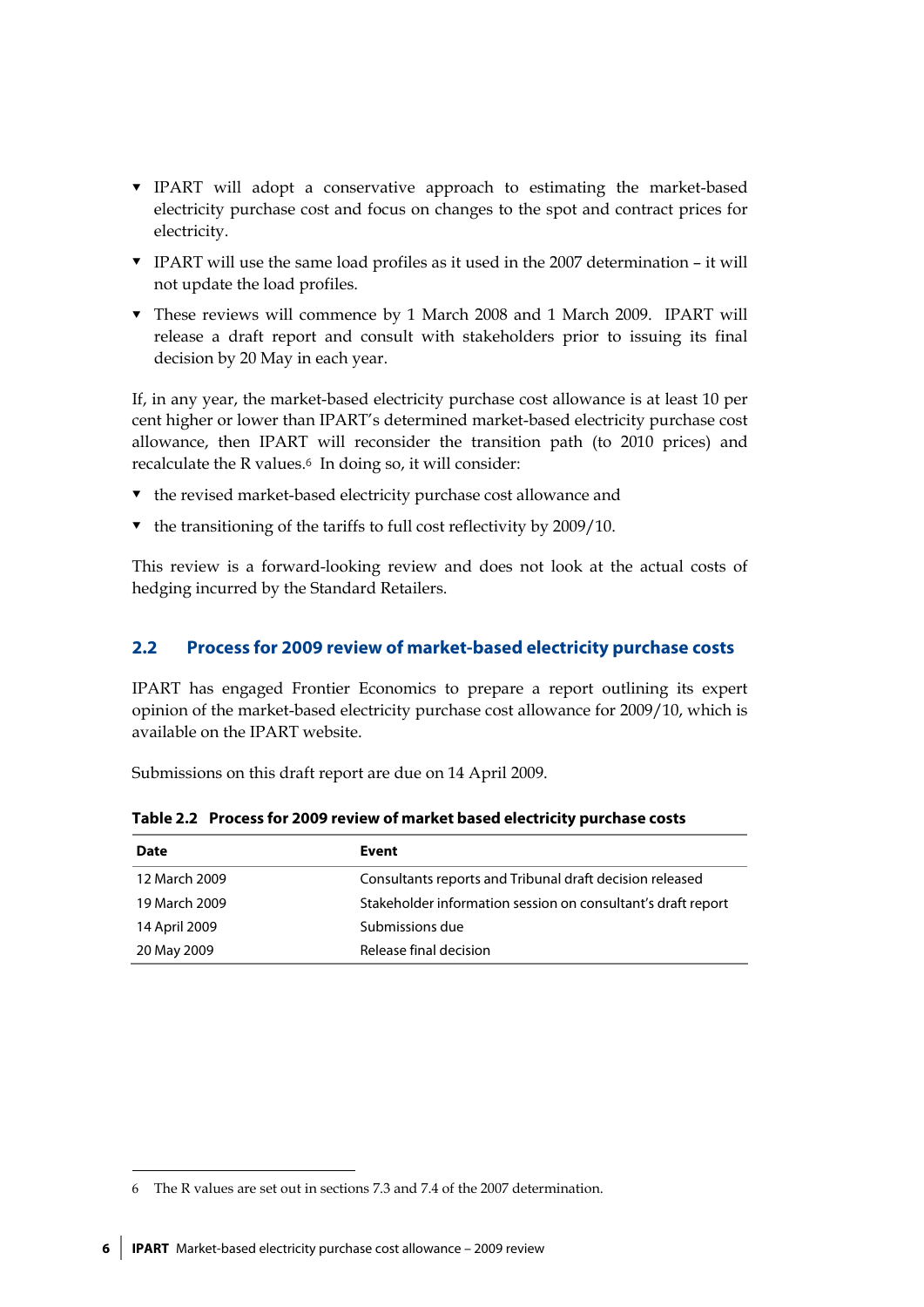# **3 2009 review of market-based electricity purchase cost allowance**

### **3.1 Expert report**

 $\overline{a}$ 

Frontier Economics has provided expert advice to IPART on its current views on the market-based electricity purchase cost allowance. Consistent with the approach taken in providing advice to IPART for the 2007 determination, Frontier Economics used its proprietorial models – STRIKE and SPARK - to estimate the market-based electricity purchase costs.7

The analysis provided by Frontier Economics concludes that market based energy purchase costs have increased by around 15 per cent, due to:

- market uncertainty arising from the policies of governments, including greenhouse policies and ETEF
- market uncertainty arising from the impact of the drought on generation capacity and output
- $\bullet$  the impact of these uncertainties on contracting behaviour, and
- updated demand and supply forecasts and ownership changes within the generation market.

Table 3.1 sets out Frontier Economics' recommended market-based electricity purchase costs allowances under two scenarios:

- 1. Where ETEF has ceased to exist by 30 June 2010 (current government policy).8
- 2. Where ETEF continues to cover the entire regulated load at 30 June 2010. This scenario reflects market uncertainty regarding the future of ETEF.

<sup>7</sup> Frontier Economics, *Draft methodology for energy cost consultancy and retail costs/margin consultancy – Frontier Economics*, October 2006, available on the IPART website.

<sup>8</sup> On 20 February 2009, the NSW Treasurer in consultation with the NSW Minister for Energy amended the ETEF payment rules. The amended Payment Rules provide that up to and including 26 September 2009, 100 per cent of the standard retail suppliers' regulated load will remain subject to the Electricity Tariff Equalisation Fund. From 27 September 2009, forty per cent of the regulated load will be subject to the Fund. The 20 February announcement stated that at that time no decision had been taken to alter the timing of future stages of the phase out of the ETEF. This means that by 30 June 2010, ETEF is scheduled to cease to exist.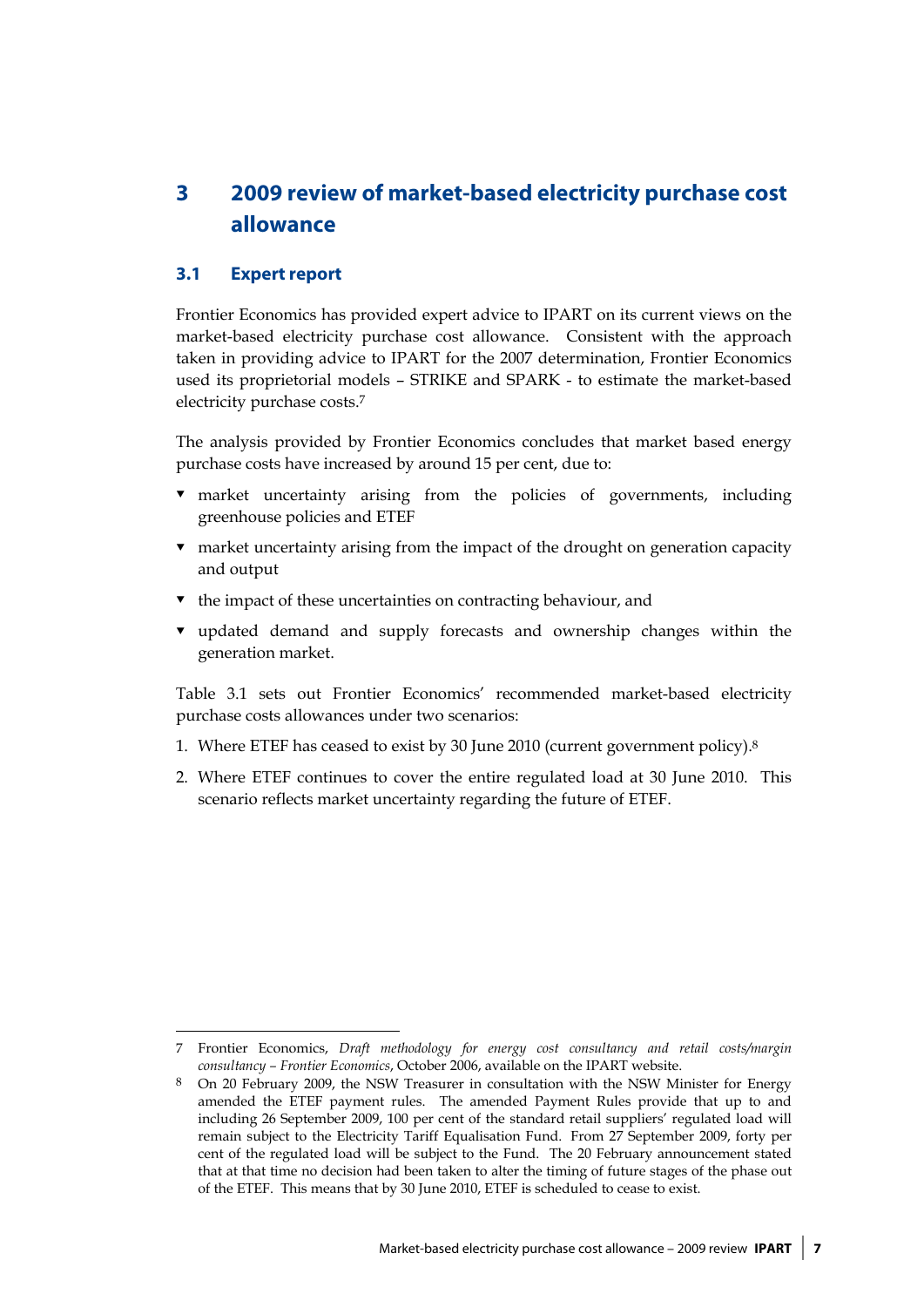| Table 3.1 Frontier Economics' recommended market based electricity purchase cost |
|----------------------------------------------------------------------------------|
| allowances for 2009/10 compared to IPART's allowance in its 2007                 |
| determination (\$2009/10)                                                        |

|                                                            | determination | <b>IPART's 2007 Frontier Economics'</b><br>February 2009<br>estimates | Percentage<br>change |
|------------------------------------------------------------|---------------|-----------------------------------------------------------------------|----------------------|
| ETEF ceases by 30 June 2010                                |               |                                                                       |                      |
| Energy Australia                                           | 54.1          | 61.9                                                                  | 14                   |
| Integral Energy                                            | 56.7          | 65.0                                                                  | 15                   |
| <b>Country Energy</b>                                      | 47.5          | 55.1                                                                  | 16                   |
| ETEF covers 100 per cent of regulated load at 30 June 2010 |               |                                                                       |                      |
| Energy Australia                                           | 54.1          | 62.8                                                                  | 16                   |
| Integral Energy                                            | 56.7          | 65.9                                                                  | 16                   |
| <b>Country Energy</b>                                      | 47.5          | 55.7                                                                  | 17                   |

The Frontier Economics report, *Annual energy cost review, Final Report, February 2009*, is available on the IPART website.

### **3.2 IPART's 2009 draft decision on market-based electricity purchase cost allowances for 2009/10**

IPART's draft decision is to revise market based electricity cost purchases. IPART will adopt Frontier Economics' scenario based on the existing Government policy on the treatment of ETEF (ie, it will cease to exist by 30 June 2010). Therefore, the 10 per cent threshold has been met and as a result the market-based electricity purchase cost allowance and R values set out in the 2007 determination will be reset.

In coming to this decision, IPART has considered the Frontier Economics expert report. IPART acknowledges the supply and demand changes in the market, particularly the ownership changes, and the uncertainties (and resulting changes to contracting behaviour) that market participants in NSW currently face. Further, the recommendations presented by Frontier are broadly consistent with the prices observed by the d-cypha data.

At the time of its 2007 determination IPART decided to base its decision on expert advice rather than publicly available information on future electricity wholesale prices, such as that provided by d-cypha. This is because, at the time, trading in future contracts was a relatively small proportion of physical demand and there were doubts about whether d-cypha indexes adequately represented electricity wholesale prices. Since then trading in electricity future contracts has expanded considerably and d-cypha indexes are more likely to be representative of future electricity wholesale prices. However, to be consistent with the methodology established in 2007, IPART has based its decision on advice from its expert, Frontier Economics. Frontier Economics' report which is available on IPART's website, includes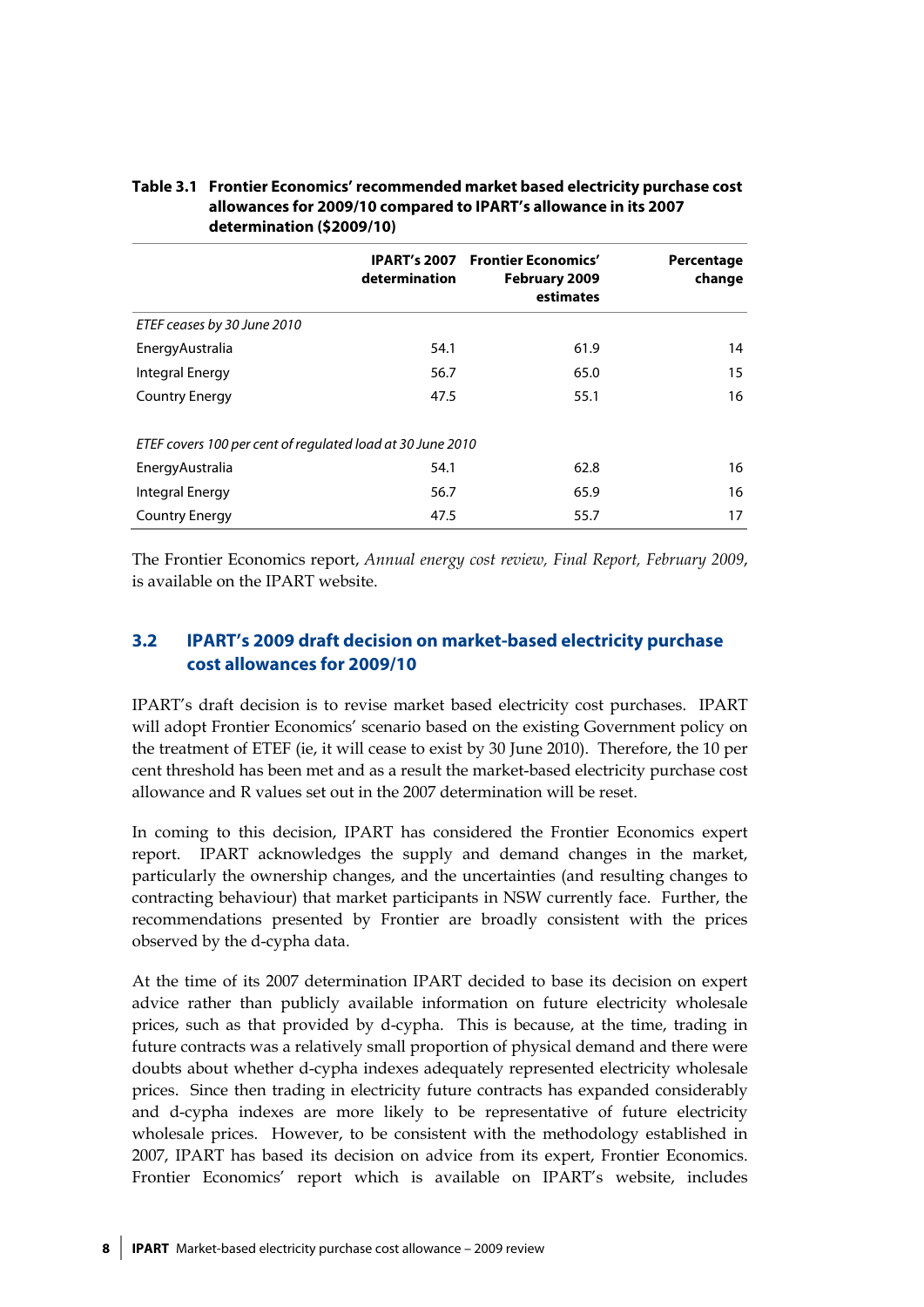comparisons between its conclusion regarding future electricity wholesale prices and d-cypha data.

Table 3.2 sets out IPART's draft market-based electricity purchase cost allowances for 2009/10. The increased cost allowances will be used to reset the R values set out in the 2007 determination. The R values will be used in calculating the weighted average price cap that will be used to regulate the prices that each Standard Retailer charges customers on regulated retail tariffs. Table 3.3 illustrates the revised R values that will be used to calculate the 1 July 2009 price change.

### **Table 3.2 IPART's draft market based electricity purchase cost allowances for 2009/10 compared to the allowances in the 2007 determination (\$2009/10 /MWh)**

|                       | determination | IPART's 2007 IPART's March 2009<br>draft decision | Percentage change |
|-----------------------|---------------|---------------------------------------------------|-------------------|
| Energy Australia      | 54.1          | 61.9                                              | 14                |
| Integral Energy       | 56.7          | 65.0                                              | 15.               |
| <b>Country Energy</b> | 47.5          | 55.1                                              | 16                |

**Source:** IPART, Promoting retail competition and investment in the NSW electricity industry, Regulated electricity retail tariffs and charges for small customers 2007 to 2010, Electricity – Final Report and Final Determination, June 2007 p 83 and Frontier Economics, Annual energy cost review, Final Report, February 2009, p 24.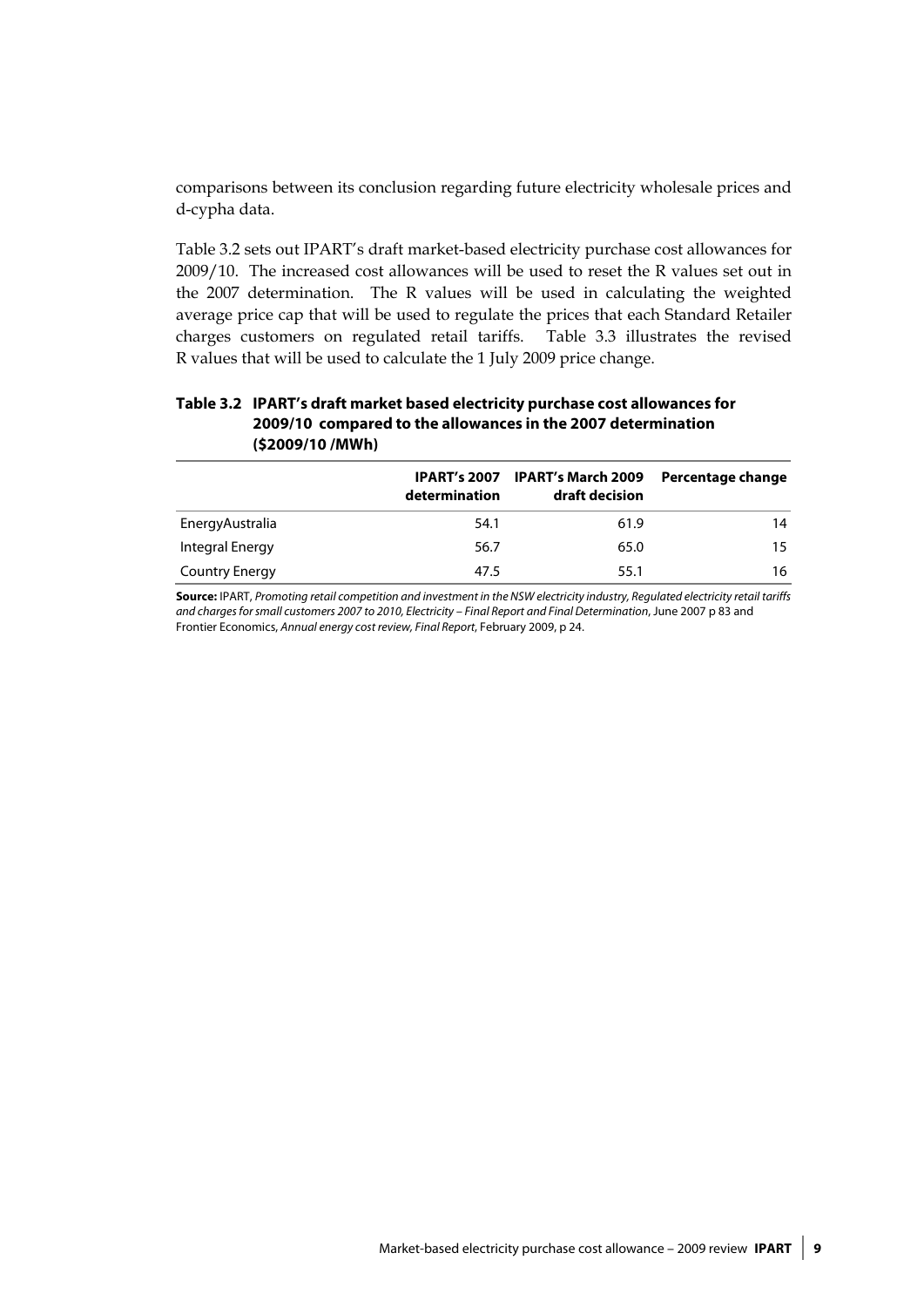| <b>Description</b>          | 2009/10 |
|-----------------------------|---------|
| <b>EnergyAustralia</b>      |         |
| Fixed R                     | 88.6    |
| Variable R:                 |         |
| Single rate and time of use | 83.7    |
| Controlled load A           | 50.3    |
| Controlled load B           | 67.4    |
| <b>Integral Energy</b>      |         |
| Fixed R                     | 88.6    |
| Variable R:                 |         |
| Single rate and time of use | 90.7    |
| Controlled load A           | 54.2    |
| Controlled load B           | 70.0    |
| <b>Country Energy</b>       |         |
| Fixed R                     | 88.6    |
| Variable R:                 |         |
| Single rate and time of use | 84.1    |
| Controlled load A           | 51.3    |
| Controlled load B           | 71.8    |

### **Table 3.3 R values in each year of the determination (\$2007/08)**

### **3.3 Estimated average price increases for regulated customers on 1 July 2009**

In addition to the price increases already set out in the 2007 determination, the price changes for 1 July 2009 include:

- $\bullet$  the higher market based electricity purchase cost allowance, and
- higher network price increases than IPART forecast in its 2007 determination, reflecting the AER's November 2008 draft determination for the NSW distribution network service providers.

### **3.3.1 Transmission and distribution price increases**

In late 2008, the AER released draft determinations for the NSW transmission and distribution businesses. The AER's final decisions are due by 30 April 2009 and will be included in tariff increases on 1 July 2009.

The AER estimated that the transmission draft decision would result in a 6.6 per cent per annum (nominal) increase in average transmission charges from 2008/09 to 2013/14 or an increase of 4.0 per cent per annum in real terms (\$2008/09).9

<u>.</u>

<sup>9</sup> Australian Energy Regulator, *TransGrid transmission determination 2009-10 to 2013-14, Draft decision*, 31 October 2008, p xxvi.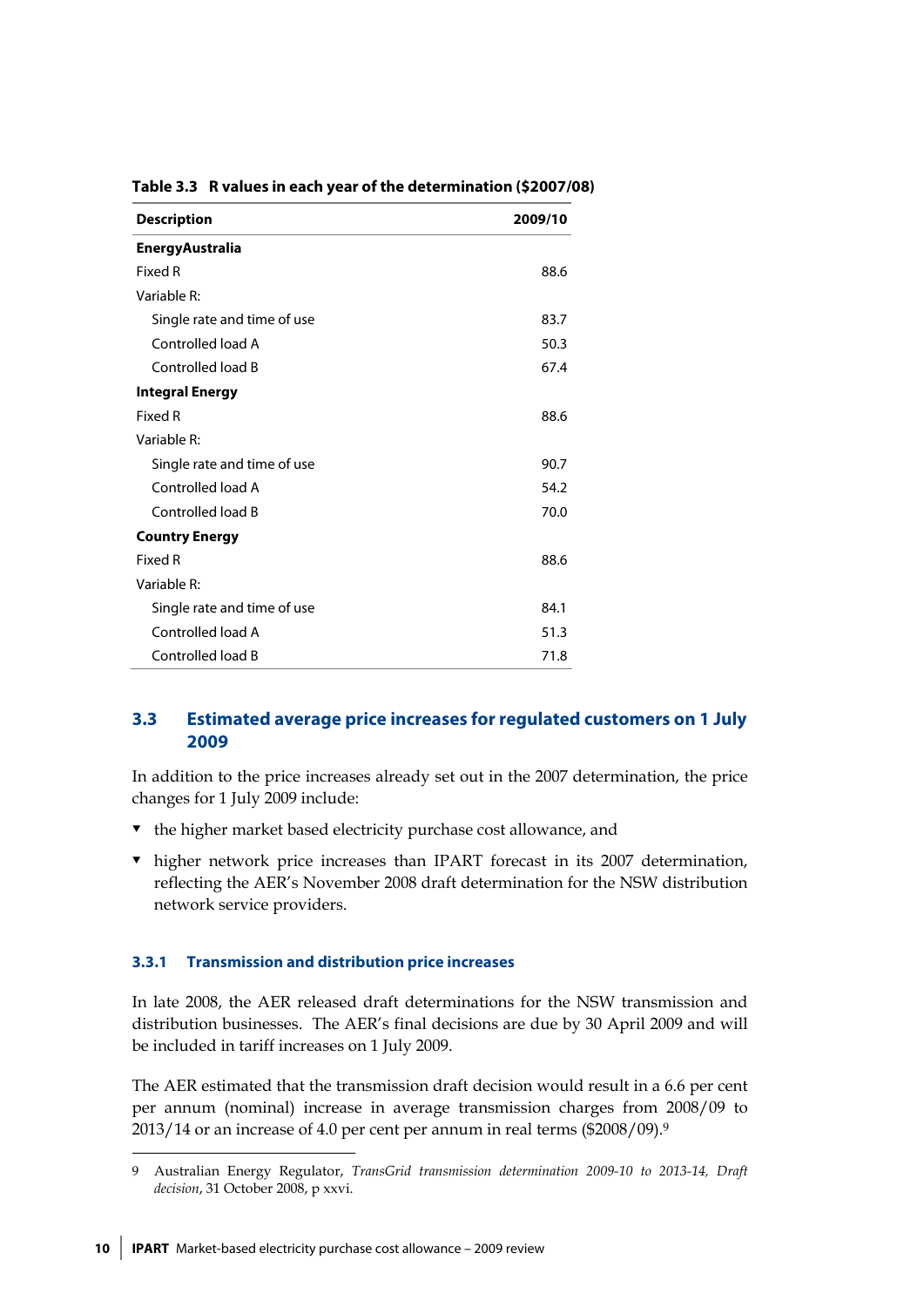In November 2008, the AER released its distribution draft decision for the NSW businesses. The draft decision specifies substantial distribution price increases on 1 July 2009, followed by ongoing real price increases through until 2013/14. Table 3.4 sets out the average distribution price increases for 1 July 2009 established under the AER's draft determination.

|                       | 2010 | 2011 | 2012 | 2013 | 2014 |
|-----------------------|------|------|------|------|------|
| EnergyAustralia       | 24.3 | 10.4 | 10.4 | 10.4 | 10.4 |
| Integral Energy       | 15.4 | 3.5  | 3.5  | 3.5  | 3.5  |
| <b>Country Energy</b> | 19.7 | 6.8  | 6.8  | 6.8  | 3.0  |

| Table 3.4 Average real distribution price increases under the AER's November 2008 |  |  |
|-----------------------------------------------------------------------------------|--|--|
| NSW distribution price review (%)                                                 |  |  |

**Source:** Australian Energy Regulator, NSW draft distribution determination, 2009-10 to 2013-14, Draft Decision, 21 November 2008, Tables 31, 32 and 34.

These distribution price increases are expected to flow through to all retail tariffs, including regulated retail tariffs. The combined impact of the transmission and distribution price increases will increase the regulated retail tariffs by 12.6 per cent, 9.5 per cent and 12.7 per cent for EnergyAustralia, Integral Energy and Country Energy, respectively (as set out in Table 3.5). Specifically, the regulated retail tariff allows for the network tariffs to be passed through to customers. This means that regardless of the outcomes of this market-based electricity purchase cost allowance review, the regulated retail tariffs would have increased substantially as a result of the increased network charges, as set out in Table 3.5 below.

### **3.3.2 Wholesale and retail cost increases**

The 2007 determination set a transition path, which provided for tariffs to be fully cost reflective by 2009/10. Therefore, during the period from 2007 to 2010, electricity prices were increasing in real terms. The increased market-based electricity cost allowances flagged under this draft decision (set out in section 3.2) will further increase regulated retail tariffs, as illustrated in Table 3.5.

### **3.3.3 Estimated nominal average price increases to regulated retail tariffs on 1 July 2009**

As a result of the increase in the electricity purchase allowance alone, retail prices will increase by 6 per cent for EnergyAustralia and Integral Energy and 5 per cent for Country Energy. Network prices, which comprise around 45 per cent of the total retail bill, are likely to substantially increase as a result of the Australian Energy Regulator's (AER's) 2009-2014 distribution and transmission price determinations. In its draft distribution determination, the AER indicated distribution price increases of 24.3 per cent, 15.4 and 19.7 per cent for EnergyAustralia, Integral Energy and Country Energy, respectively for 2009/10. The AER will provide a final decision by the end of April 2009.